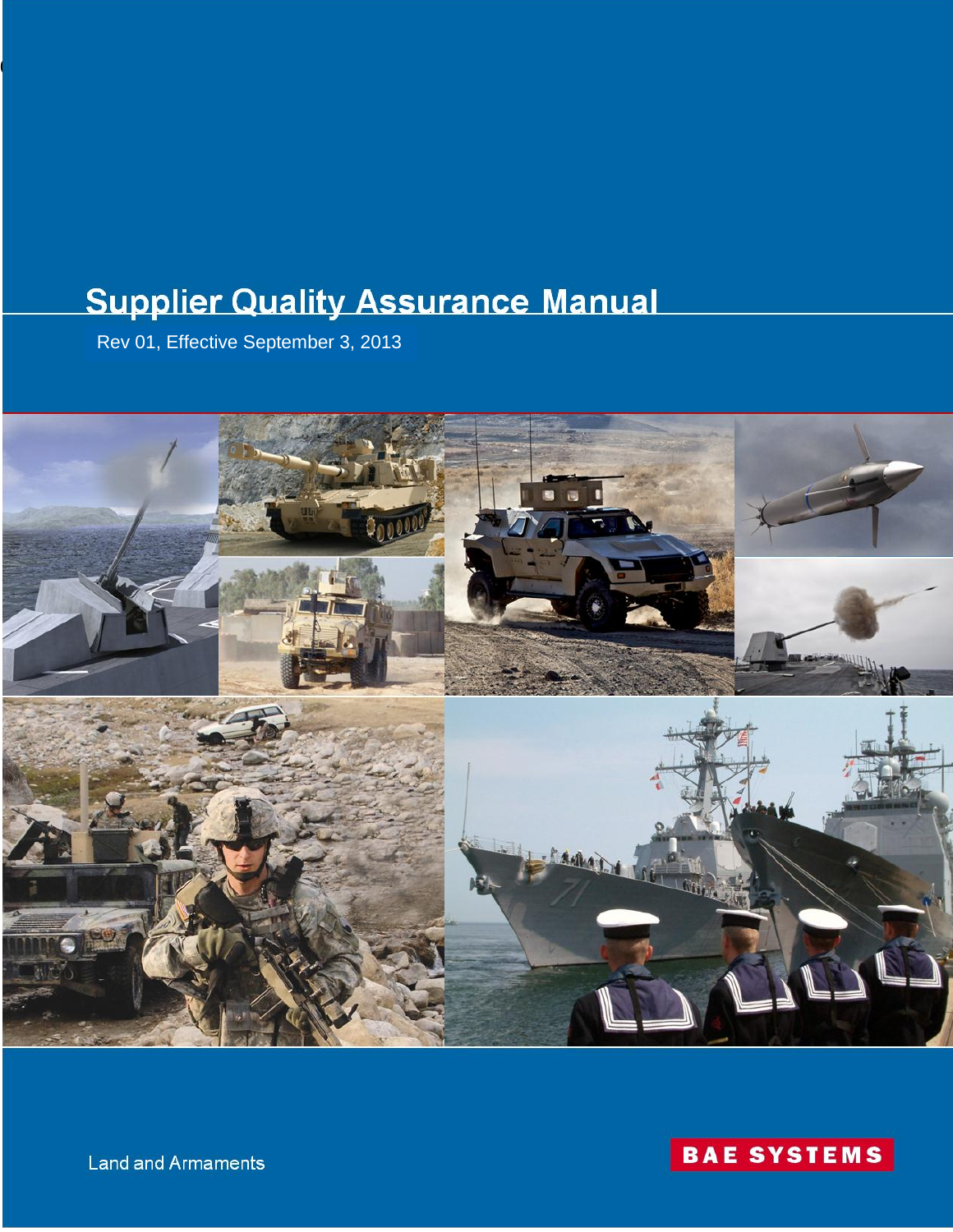| <b>Rev</b> | <b>Date</b> | <b>Change Description</b>                                             | <b>Approved By</b> | <b>Template</b><br><b>Rev</b> |
|------------|-------------|-----------------------------------------------------------------------|--------------------|-------------------------------|
| 00         |             | 11/27/12   New Document Release                                       |                    | 06                            |
| 01         |             | 9/3/2013   Addition of amendment A into SQAM<br>document. CDR updates | Tom Frazho         |                               |
|            |             |                                                                       |                    |                               |
|            |             |                                                                       |                    |                               |

Approved By Signature: **Date: Date: Date:** 

 $\frac{2}{3}$ 

 $9 - 3 - 13$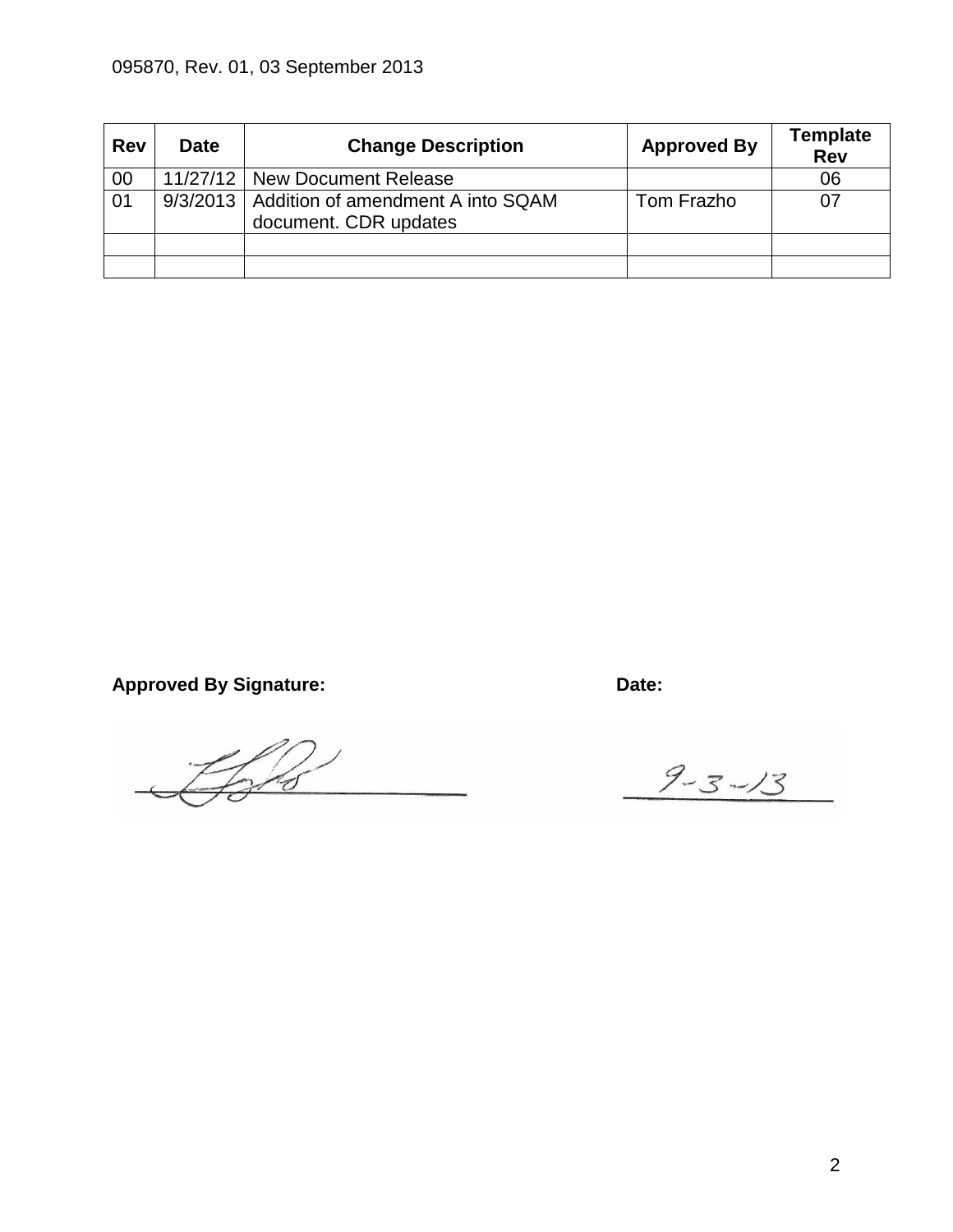# **Preface**

*"BAE Systems is committed to providing its customers with products and services which demonstrate safety, quality, reliability, and innovation. It is our objective to meet all customer requirements with the aim of exceeding their expectations and enhancing customer satisfaction. We monitor our process performance, review our quality objectives, and maintain compliance to the Quality Management System and applicable regulatory requirements. BAE Systems strives to continually improve our products and processes from design to delivery, including employee safety, waste reduction, and pollution prevention to ensure the sustainability of our company".* 

We strive to continually improve our process performance by meeting quality objectives, and maintain compliance to the applicable regulatory requirements of our work environment. It is imperative that our business partners operate with the goal of zero defects and 100% on-time delivery and strive to maintain a quality system that ensures continual improvement in the quality and delivery of the product/service. Emphasis should be on defect prevention and the reduction of variation and waste in the supply chain, with the ultimate goal of providing the best product, on-time, and at the best cost in support of the war fighter.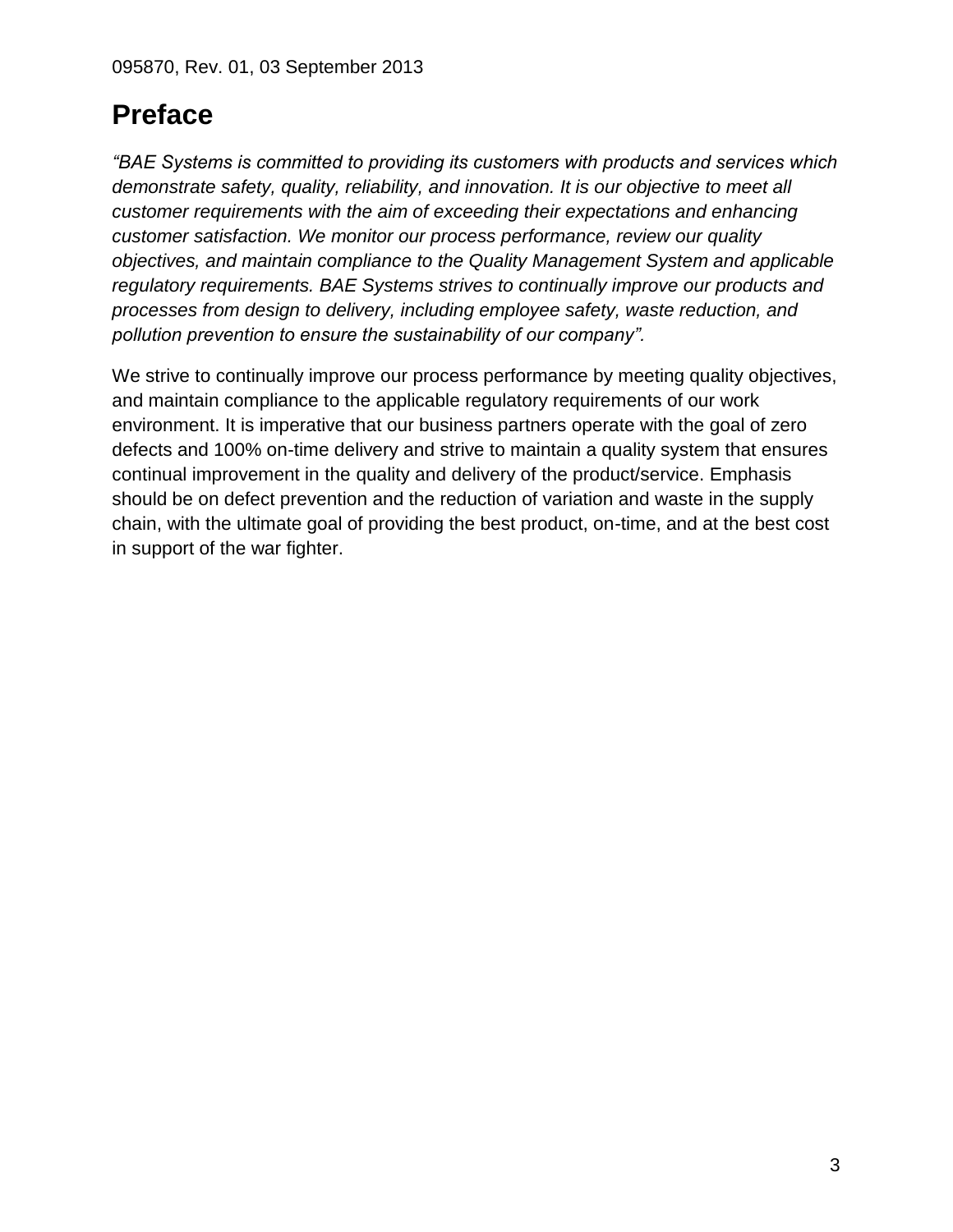# **Contents**

| 1.0 |  |  |  |  |  |  |
|-----|--|--|--|--|--|--|
|     |  |  |  |  |  |  |
|     |  |  |  |  |  |  |
|     |  |  |  |  |  |  |
|     |  |  |  |  |  |  |
|     |  |  |  |  |  |  |
|     |  |  |  |  |  |  |
|     |  |  |  |  |  |  |
|     |  |  |  |  |  |  |
|     |  |  |  |  |  |  |
|     |  |  |  |  |  |  |
|     |  |  |  |  |  |  |
|     |  |  |  |  |  |  |
|     |  |  |  |  |  |  |
|     |  |  |  |  |  |  |
|     |  |  |  |  |  |  |
|     |  |  |  |  |  |  |
|     |  |  |  |  |  |  |
|     |  |  |  |  |  |  |
|     |  |  |  |  |  |  |
|     |  |  |  |  |  |  |
|     |  |  |  |  |  |  |
|     |  |  |  |  |  |  |
|     |  |  |  |  |  |  |
|     |  |  |  |  |  |  |
|     |  |  |  |  |  |  |
|     |  |  |  |  |  |  |
|     |  |  |  |  |  |  |
|     |  |  |  |  |  |  |
|     |  |  |  |  |  |  |
|     |  |  |  |  |  |  |
|     |  |  |  |  |  |  |
|     |  |  |  |  |  |  |
|     |  |  |  |  |  |  |
|     |  |  |  |  |  |  |
|     |  |  |  |  |  |  |
|     |  |  |  |  |  |  |
|     |  |  |  |  |  |  |
|     |  |  |  |  |  |  |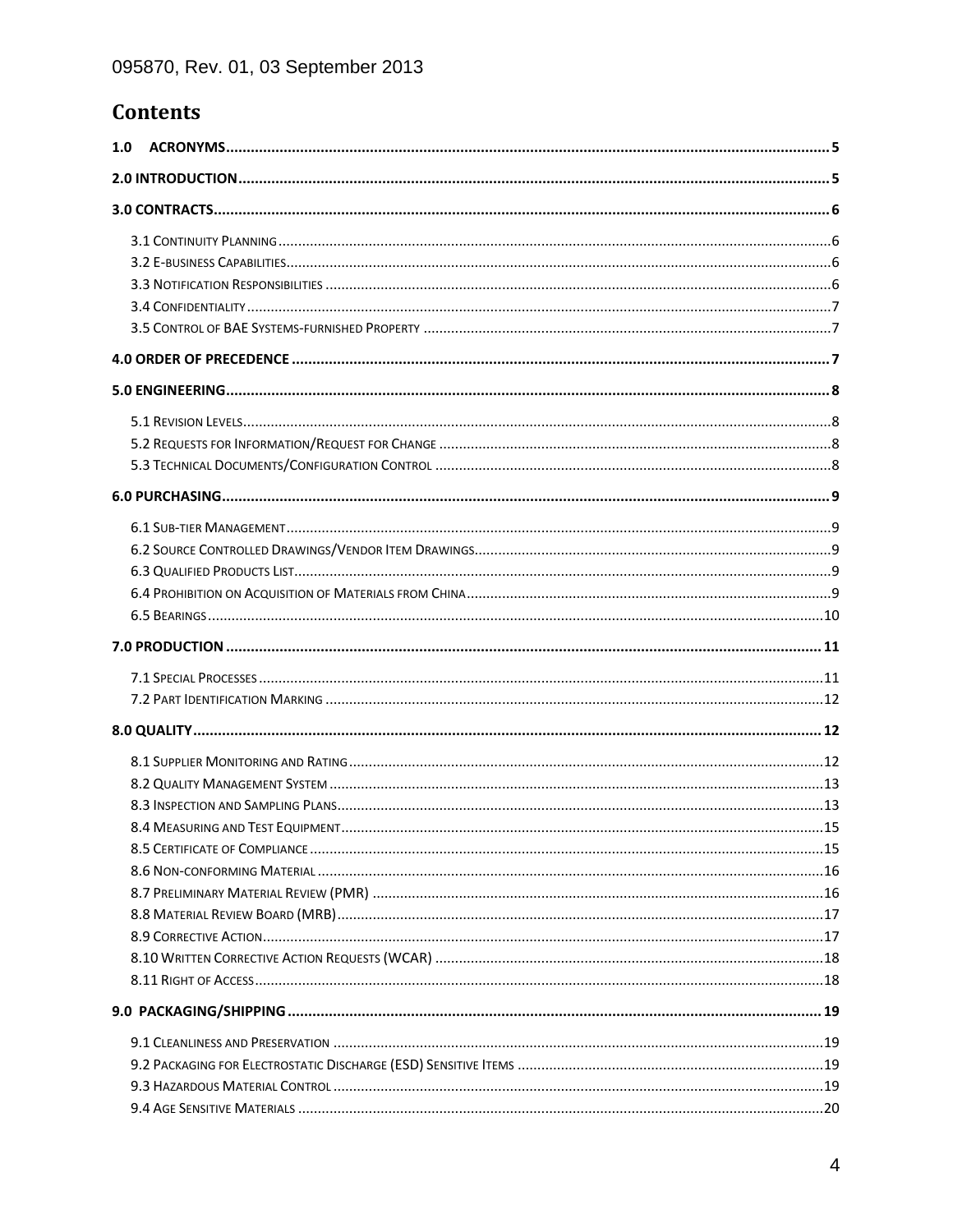# <span id="page-4-0"></span>**1.0 Acronyms**

- ADCN: Advance Drawing Change Notification
- ANSI: American National Standards Institute
- APR: Authorized Purchasing Representative
- AQL: Acceptance Quality Level
- CARC: Chemical Agent Resistant Coating
- CDR: Contract Deliverable Requirement
- DCMA: Defense Contracts Management Agency
- DFAR: Defense Federal Acquisition Regulations
- DOT: Department of Transportation
- FAI: First Article inspection
- FAR: Federal Acquisition Regulations
- FAT: First Article Test
- FPI: First Piece Inspection
- ISO: International Organization for Standardization
- ISIR: Initial Sample Inspection Report
- ITAR: International Traffic in Arms Regulations
- IWO: Interdivisional Work Order
- NDE: Non-destructive Examination
- NOR: Notification of Revision
- OSHA: Occupational Safety and Health Administration
- PO: Purchase Order
- PPAP: Production Part Approval Process
- QAP: Quality Assurance Provisions
- QAR: Quality Assurance Requirements
- SAE: Society of Automotive Engineers
- SQAP: Supplier Quality Assurance Provisions
- TDP: Technical Data Package
- UN: United Nations

# <span id="page-4-1"></span>**2.0 Introduction**

This manual is applicable to all PO, Contracts, Subcontracts, and IWO in which it is referenced; these documents shall be collectively referred to as "Purchasing Agreements" in this manual. The applicable revision of this manual shall be identified in the body of the Purchasing Agreement. This manual defines the expectations and requirements with which suppliers and their sub-tier suppliers must comply when providing material and/or services under this purchasing agreement. **Acceptance of any Purchasing Agreement which references this manual constitutes acceptance of all requirements contained herein.**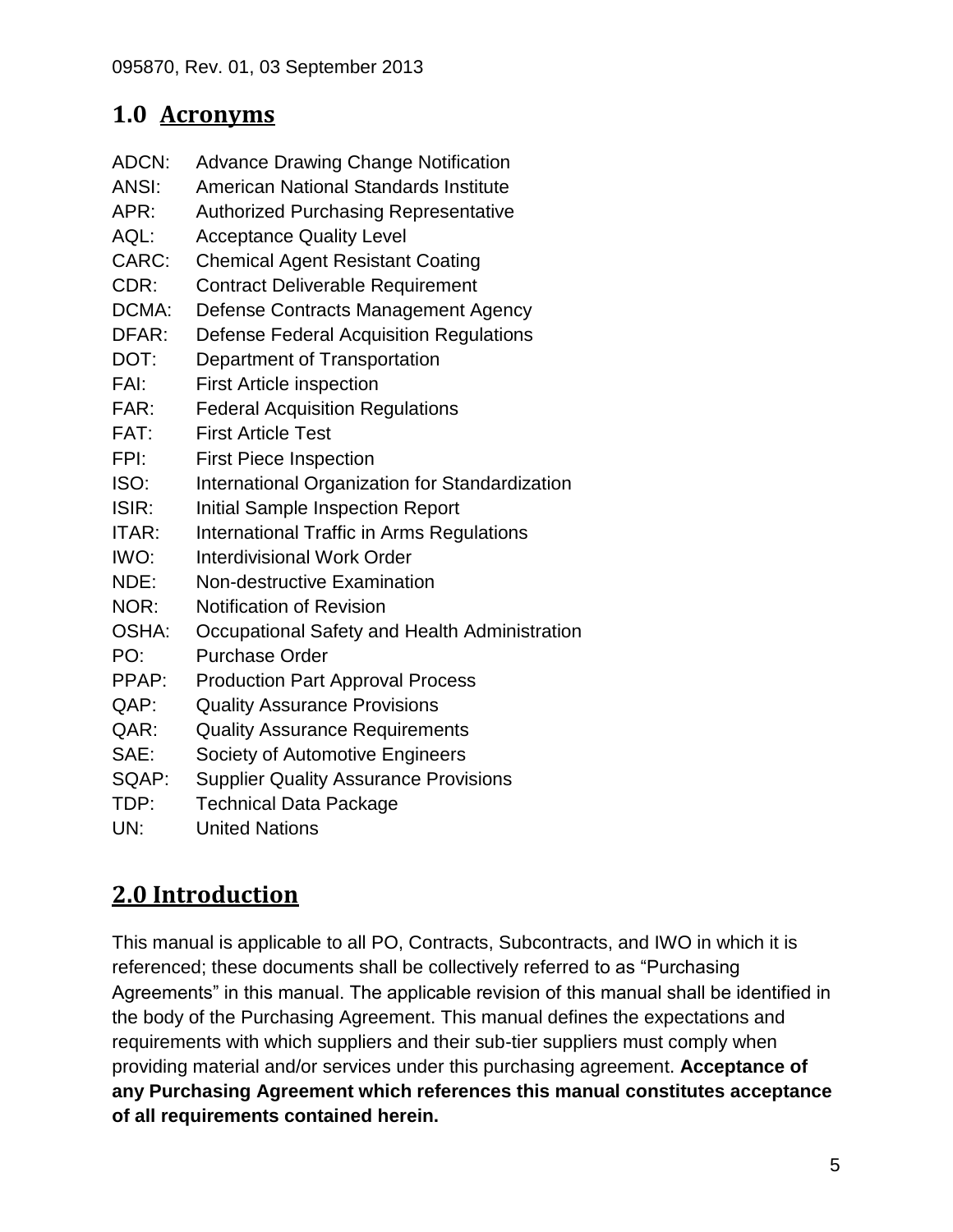Some sections of this manual may only apply to specific commodities or situations and will be identified as such.

All communications relative to the requirements of this purchasing agreement, its associated technical data package, or this manual shall be directed to the appropriate BAE Systems APR.

As used in this manual, the terms "Supplier", "Seller", "Vendor", and "Subcontractor" shall have the same meaning and may be used interchangeably.

# <span id="page-5-0"></span>**3.0 Contracts**

#### <span id="page-5-1"></span>**3.1 Continuity Planning**

Because of BAE Systems' relationship with its Customer and our sense of responsibility to the war fighter, it is imperative that we deliver quality products in accordance with our customer's schedule. Unforeseen events are a part of our daily life, but our goal is to be as prepared as possible when unforeseen events occur. To this end, BAE Systems requires its suppliers to maintain, and provide upon request, a business continuity plan which will mitigate the risks from events such as floods, fires, earthquakes, and acts of terrorism and permit the Supplier to fulfill their commitments to both BAE Systems and to those who work to protect our freedom.

### <span id="page-5-2"></span>**3.2 E-business Capabilities**

The Supplier shall have email, internet access, and document scanning capabilities sufficient to communicate electronically and provide/receive documentation in electronic format. Documentation includes, but is not limited to, inspection reports, test reports, material certifications, and process certifications. It is the Supplier's responsibility to ensure that documentation converted from paper to electronic format is legible and complete.

#### <span id="page-5-3"></span>**3.3 Notification Responsibilities**

The Supplier shall notify their APR in writing in the event that any one of the following occurs:

- Change to/relocation of supplier's facility
- Change in quality systems or operations management
- Any change affecting a PPAP, FAT, FPI, ISIR, or FAI
- Change to Quality Management System registration, including issuance of a new registration certificate

Failure to notify BAE Systems in a timely manner may result in the following:

 On-site inspection by BAE Systems or their representative at the supplier's expense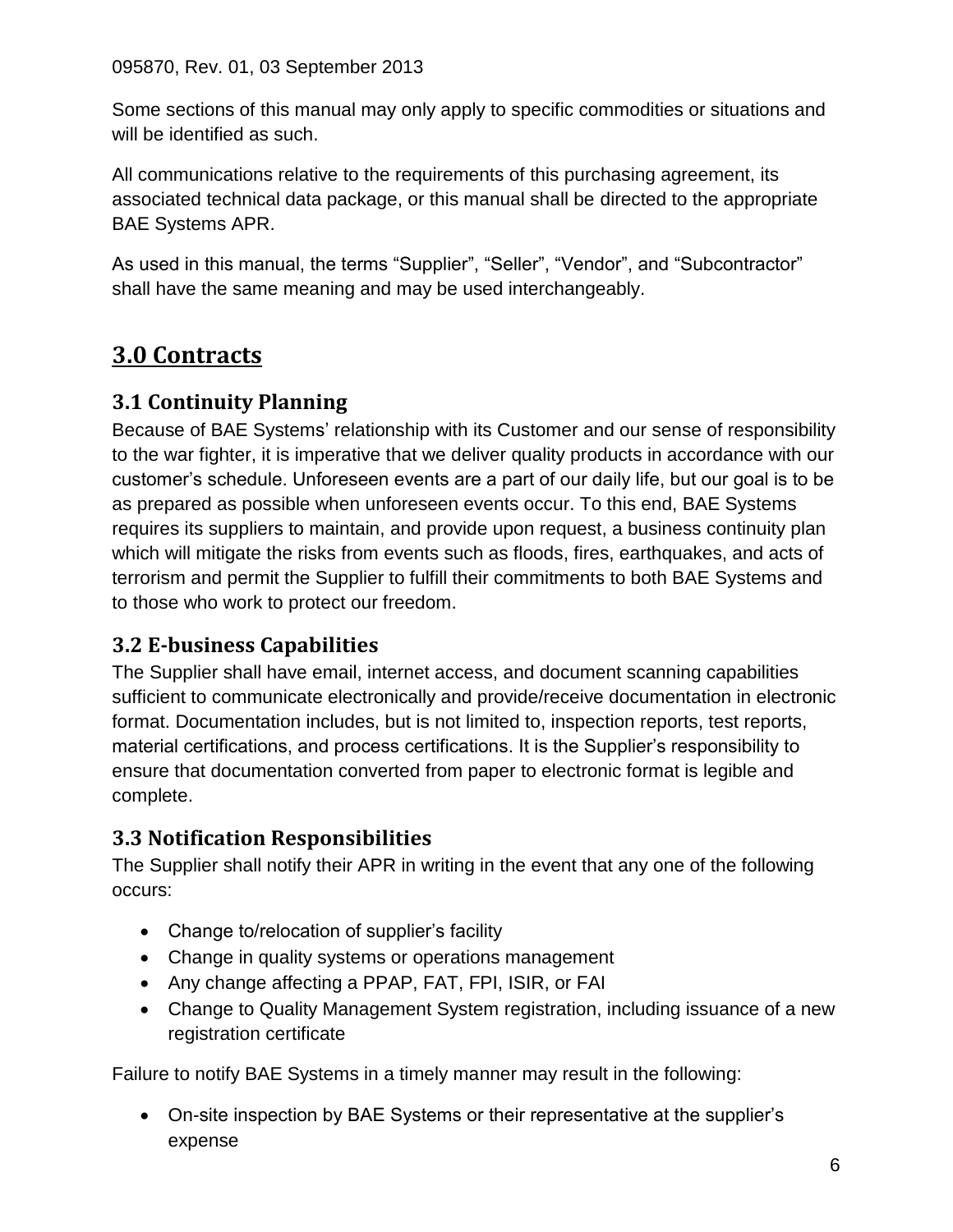- Audit of the Supplier's facility at the Supplier's expense
- Withholding of new business opportunities

#### <span id="page-6-0"></span>**3.4 Confidentiality**

When the Supplier has been given access to BAE Systems proprietary information, the Supplier shall take such steps as are necessary to minimize the exposure of that information within its facility and to prevent said information from unintended exposure to third-parties.

In the event that a Non-disclosure Agreement (NDA) is entered into between the Supplier and BAE Systems, the Supplier shall contact BAE Systems prior to passing proprietary information to a sub-tier supplier to determine if a separate NDA is required between BAE Systems and the sub-tier supplier.

### <span id="page-6-1"></span>**3.5 Control of BAE Systems-furnished Property**

For any property furnished to the Supplier by BAE Systems (materials, tooling, product, etc.) the Supplier shall perform the following actions:

- Maintain a system to ensure the adequate control and protection of all furnished property
- Plainly mark or otherwise adequately identify furnished property as the property of BAE Systems
- Safely store all furnished property separately and apart from the Supplier's property
- Keep all furnished property in the supplier's possession and/or control in good and serviceable condition (including the performance of calibration and preventative maintenance) and free of liens and encumbrances
- Unless the property is modified as part of the Supplier's normal manufacturing process, property should be returned in the same condition as originally received by the Supplier, reasonable wear and tear excepted.

BAE Systems reserves the right to audit the Supplier's Customer-furnished Property management system as necessary to ensure compliance to this requirement.

# <span id="page-6-2"></span>**4.0 Order of Precedence**

In the event of a conflict between the requirements contained within this purchasing agreement, the following order of precedence shall apply:

- Authorized changes to the purchasing agreement
- Purchasing Agreement
- Contract Deliverable Requirements (CDR)
- Supplier Quality Assurance Manual (SQAM)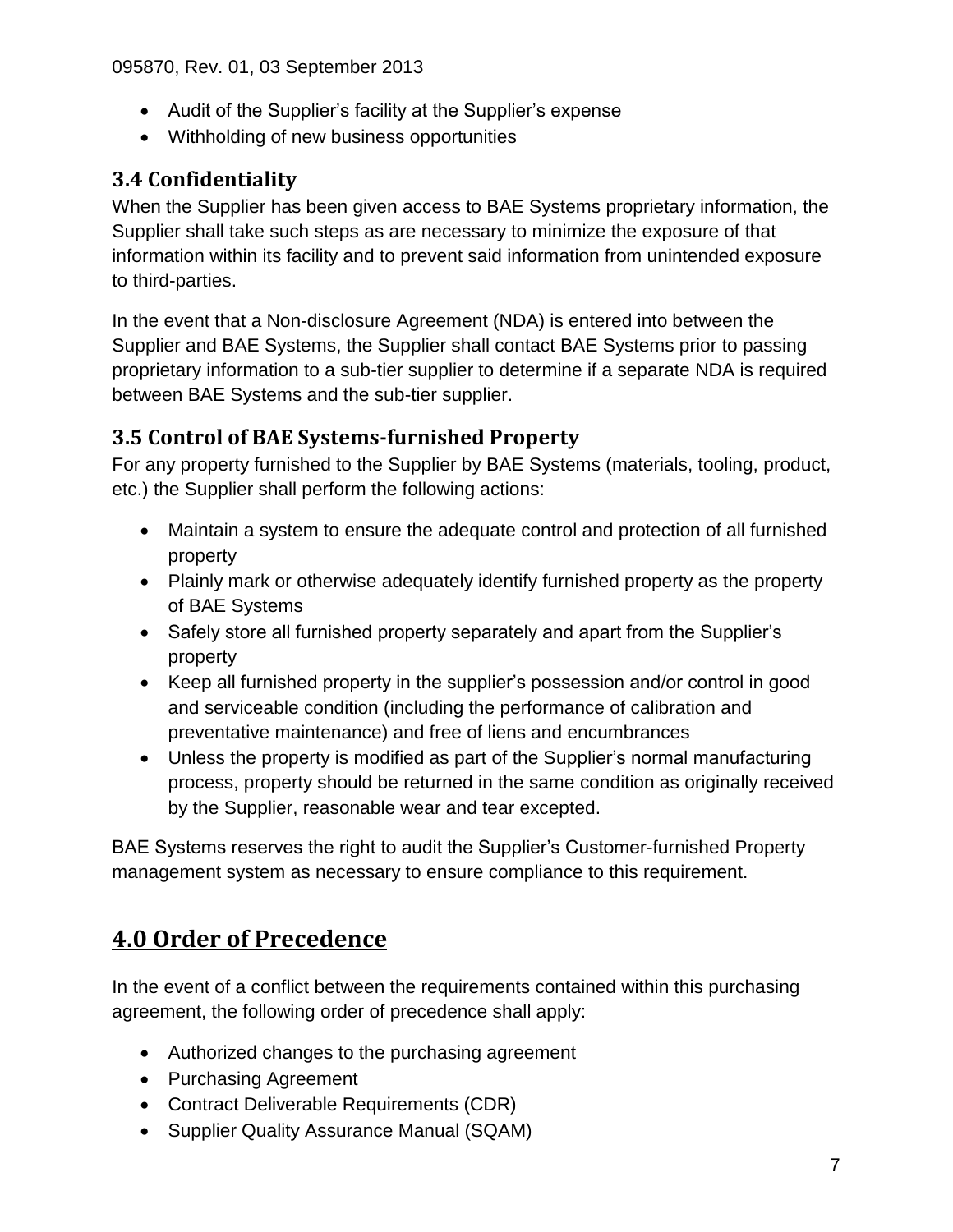- Authorized Changes to the Drawing(s) (i.e. ADCN, NOR, etc.)
- Drawing(s)
- Applicable Acceptance and Quality Specifications (Performance Specification, QAP, SQAP, QAR, etc.)
- Specifications cited on the Drawing
- Documents cited within Specifications

# <span id="page-7-0"></span>**5.0 Engineering**

### <span id="page-7-1"></span>**5.1 Revision Levels**

Unless the Purchasing Agreement specifies usage of an earlier version, the latest revision of specifications/standards referenced in the technical data package applies.

#### <span id="page-7-2"></span>**5.2 Requests for Information/Request for Change**

All requests for information/clarification and requests for change should be directed to the APR and respective Supplier Quality representative. VIR, form number UA-111/097908, is required to formally request the information/change and will be available through the APR. The Supplier is not authorized to incorporate any changes until formal approval is received via a change to the purchasing agreement.

#### <span id="page-7-3"></span>**5.3 Technical Documents/Configuration Control**

The Supplier shall have available all design records (drawings, specifications, etc.) for the products manufactured including components or details of assemblies and technical standards noted on the drawings. For parts identified as catalog parts, this may consist of functional specifications or a reference to a recognized industry standard. Documents are to indicate the date of the design record and the change level and shall include any authorized engineering change documents used in conjunction with the part drawings.

Those suppliers with design control over their own products shall have configuration management processes in place to manage design changes. Configuration disciplines required include configuration identification, configuration control, configuration status accounting, and configuration audits. These practices shall be subject to audit by BAE Systems. Suppliers not having design control will be required to safeguard our design, ensure the use of the required revision, and return proprietary information upon request.

Specifications and standards referenced in the technical data package may be used to satisfy requirements even after the referenced documents are canceled. Replacement specifications and standards may also be used to satisfy TDP requirements in lieu of the canceled document, but must be noted within the supporting documentation. Acceptance of the replacement specification or standard will be at the discretion of the BAE Systems Quality representative.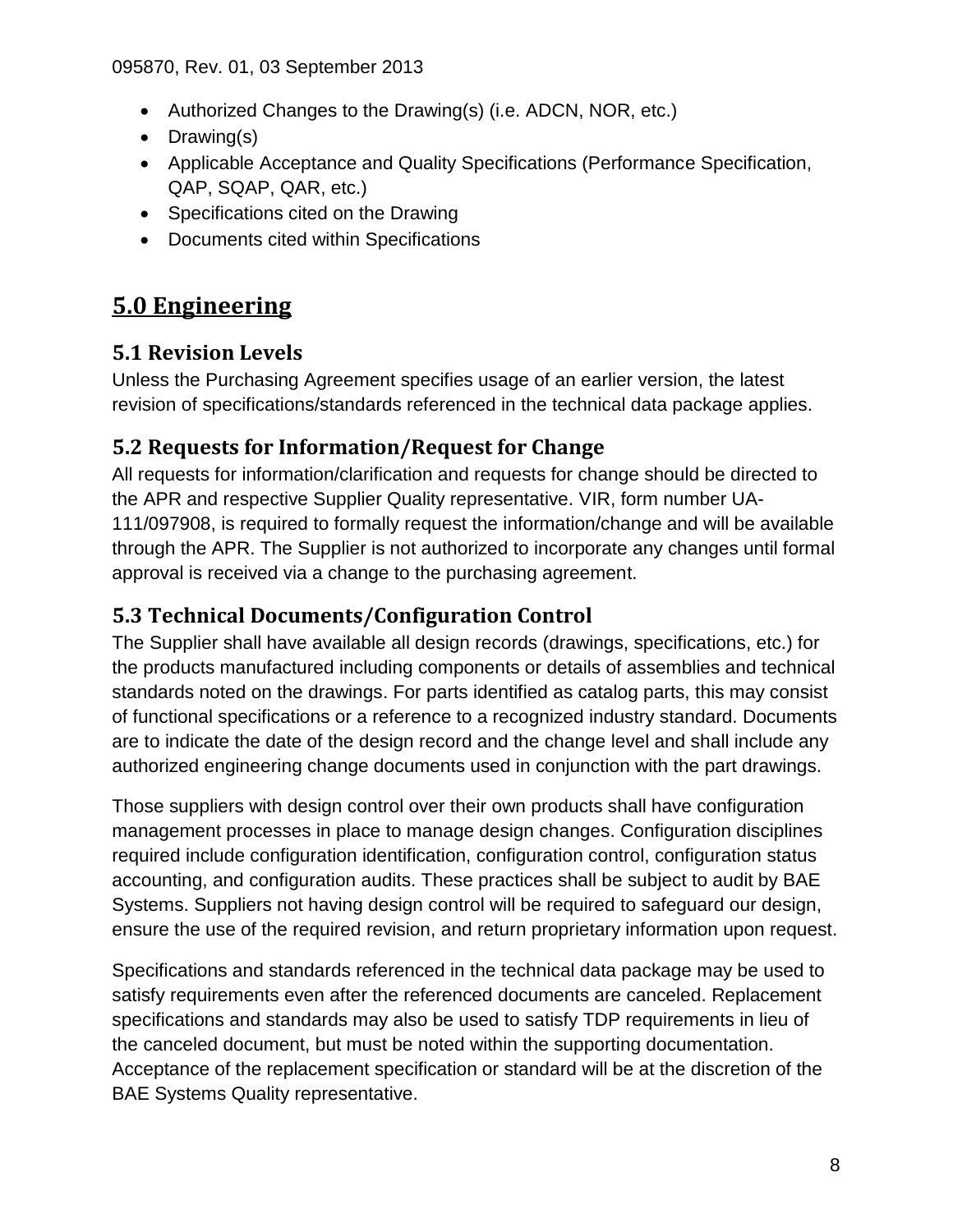Technical data packages may include ITAR-controlled drawings, which are subject to export control laws.

# <span id="page-8-0"></span>**6.0 Purchasing**

#### <span id="page-8-1"></span>**6.1 Sub-tier Management**

The Supplier assumes all responsibility for the end-item deliverables and any associated documentation. In the event that a third party is used in the execution of this purchasing agreement, the Supplier is responsible to:

- manage that sub-tier supplier
- ensure that, where required by paragraph 7.1 and its subparagraphs, that only approved suppliers are used for special processes
- flow down the requirements of this manual and all relevant purchasing agreement requirements
- provide sub-tier documentation upon request by BAE Systems
- ensure timely response from the sub-tier supplier if corrective action becomes necessary

At no time will BAE Systems actively engage a sub-tier supplier without first notifying the Supplier.

# <span id="page-8-2"></span>**6.2 Source Controlled Drawings/Vendor Item Drawings**

Drawings identified as "Source Controlled" contain a list of approved source(s) of supply. The Supplier is required to purchase these items from an approved source.

Drawings identified as "Vendor Item" contain a list of recommended source(s) of supply. The Supplier is required to purchase these items from the recommended source.

Where the approved/recommended supplier cannot be used, written authorization from BAE Systems is required prior to purchasing material from an unapproved source.

# <span id="page-8-3"></span>**6.3 Qualified Products List**

Any items supplied against this purchasing agreement applicable to a Government Qualified Products List/Database as defined by the specification(s), such as paint products, pre-treatment chemicals, electrical connectors, etc., must be manufactured by and traceable to a Government-approved source.

# <span id="page-8-4"></span>**6.4 Prohibition on Acquisition of Materials from China**

It is mandatory that the Supplier adhere to the following DFAR requirement. The most recent revision of the DFAR clause is stated below however the Supplier shall adhere to the latest revision as of the issuance of their Purchasing Agreement.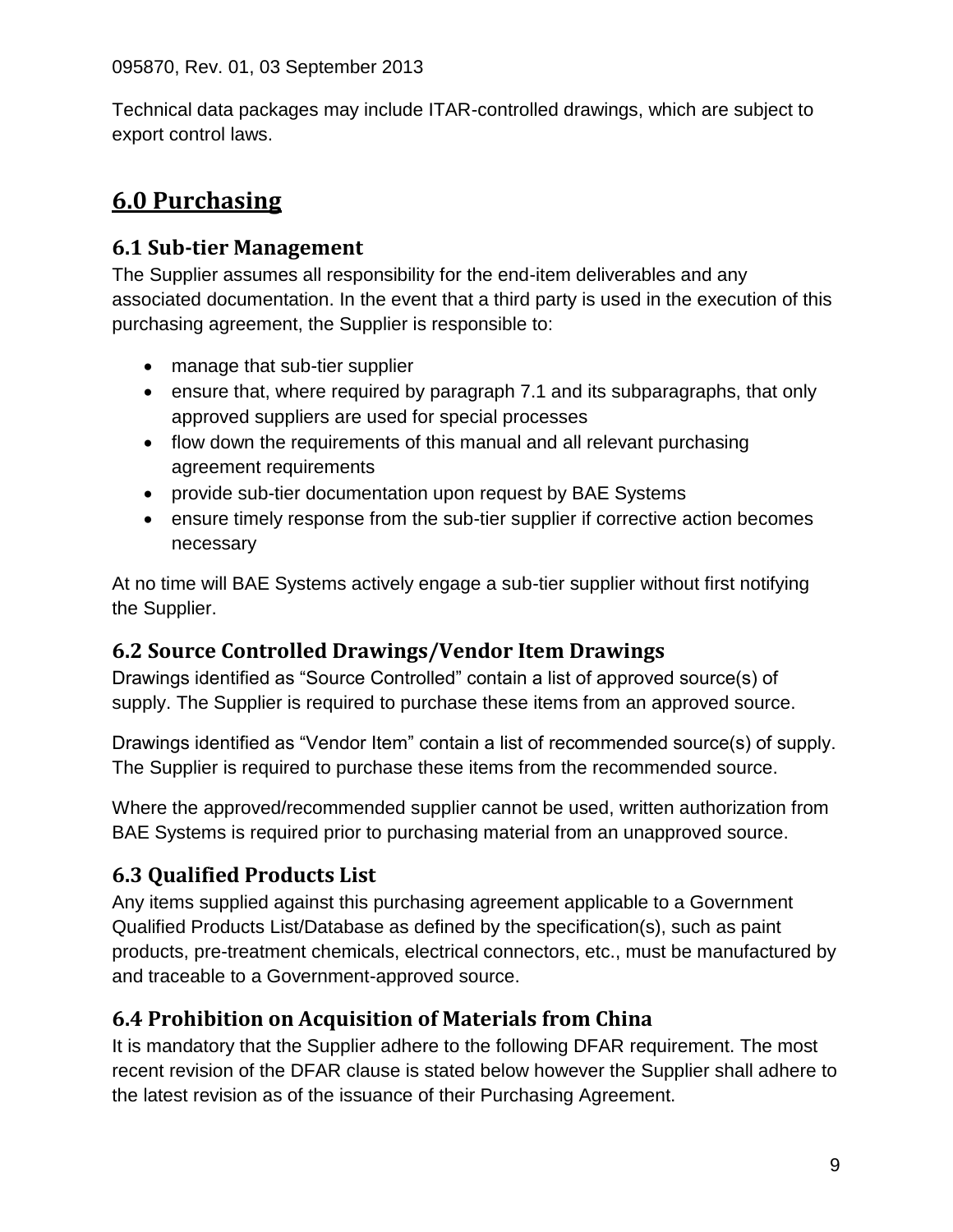DFAR 252.225-7007 Prohibition on Acquisition of United States Munitions List Items from Communist Chinese Military Companies.

As prescribed in 225.1103(4), use the following clause:

PROHIBITION ON ACQUISITION OF UNITED STATES MUNITIONS LIST ITEMS FROM COMMUNIST CHINESE MILITARY COMPANIES (SEP 2006)

(a) Definitions. As used in this clause-

"Communist Chinese military company" means any entity that is:

(1) A part of the commercial or defense industrial base of the People's Republic of China; or

(2) Owned or controlled by, or affiliated with, an element of the Government or armed forces of the People's Republic of China. "United States Munitions List" means the munitions list of the International Traffic in Arms Regulation in 22 CFR Part 121.

(b) Any supplies or services covered by the United States Munitions List that are delivered under this contract may not be acquired, directly or indirectly, from a Communist Chinese military company.

(c) The Contractor shall insert the substance of this clause, including this paragraph in all subcontracts for items covered by the United States Munitions List.

(End of Clause)

#### <span id="page-9-0"></span>**6.5 Bearings**

The Supplier shall adhere to the requirements of DFAR 252.225-7016 for all ball and roller bearings supplied under this Purchasing Agreement. The most recent revision of the DFAR clause is stated below however the Supplier shall adhere to the latest revision as of the issuance of their Purchasing Agreement.

For bearing assemblies requiring the application of grease, the Supplier shall submit a certificate stating the type of grease used and affirming that the grease was applied.

DFAR 252.225-7016 Restriction on Acquisition of Ball and Roller Bearings

As prescribed in 225.7009-5, use the following clause:

RESTRICTION ON ACQUISITION OF BALL AND ROLLER BEARINGS (MAR 2006) (a) Definitions. As used in this clause

- (1) "Bearing components" means the bearing element, retainer, inner race, or outer race.
- (2) "Component," other than bearing components, means any item supplied to the Government as part of an end product or of another component.
- (3) "End product" means supplies delivered under a line item of this contract.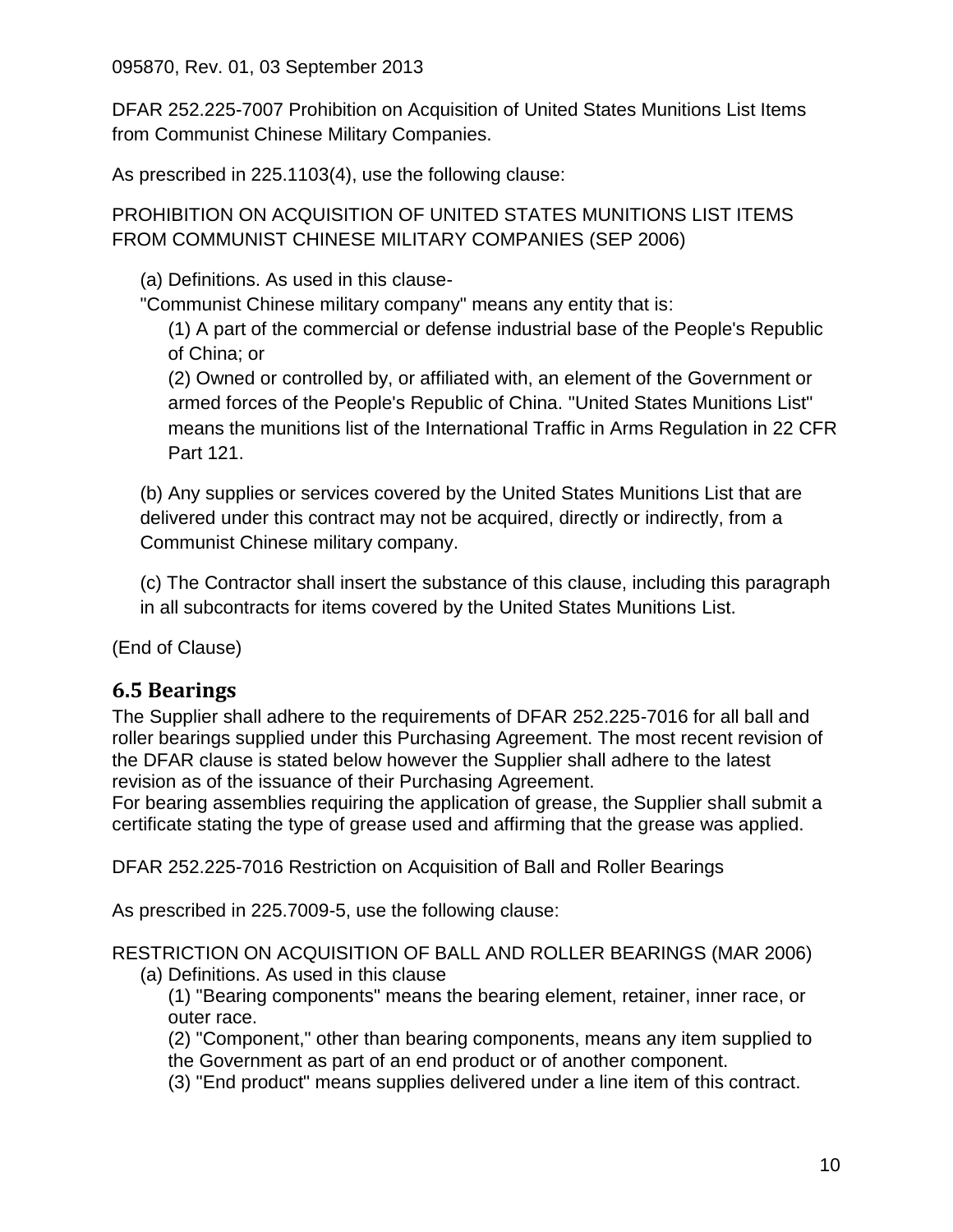(b) Except as provided in paragraph (c) of this clause, all ball and roller bearings and ball and roller bearing components delivered under this contract, either as end items or components of end items, shall be wholly manufactured in the United States, its outlying areas, or Canada. Unless otherwise specified in this contract, raw materials, such as preformed bar, tube, or rod stock and lubricants, need not be mined or produced in the United States, its outlying areas, or Canada.

(c) The restriction in paragraph (b) of this clause does not apply to ball or roller bearings that are acquired as-

(1) Commercial components of a noncommercial end product; or

(2) Commercial or noncommercial components of a commercial component of a noncommercial end product.

(d) The restriction in paragraph (b) of this clause may be waived upon request from the Contractor in accordance with subsection 225.7009-4 of the Defense Federal Acquisition Regulation Supplement.

(e) The Contractor shall insert the substance of this clause, including this paragraph

- (e), in all subcontracts, except those for
	- (1) Commercial items; or
	- (2) Items that do not contain ball or roller bearings.

(End of clause)

# <span id="page-10-0"></span>**7.0 Production**

#### <span id="page-10-1"></span>**7.1 Special Processes**

Special processes include, but may not be limited to, any of the following:

- Bonding
- Casting
- Destructive/Non-destructive Testing
- Heat Treating
- Painting/Coating
- Plating
- Soldering
- Welding/Brazing

#### 7.1.1 General Special Process Requirements

For suppliers providing items which require special processing, the Supplier shall:

 Notify the BAE Systems' APR prior to the start of a new special process to determine if auditing/prior approval is required. Where prior approval is required through either a CDR or through the TDP, the Supplier shall not start processing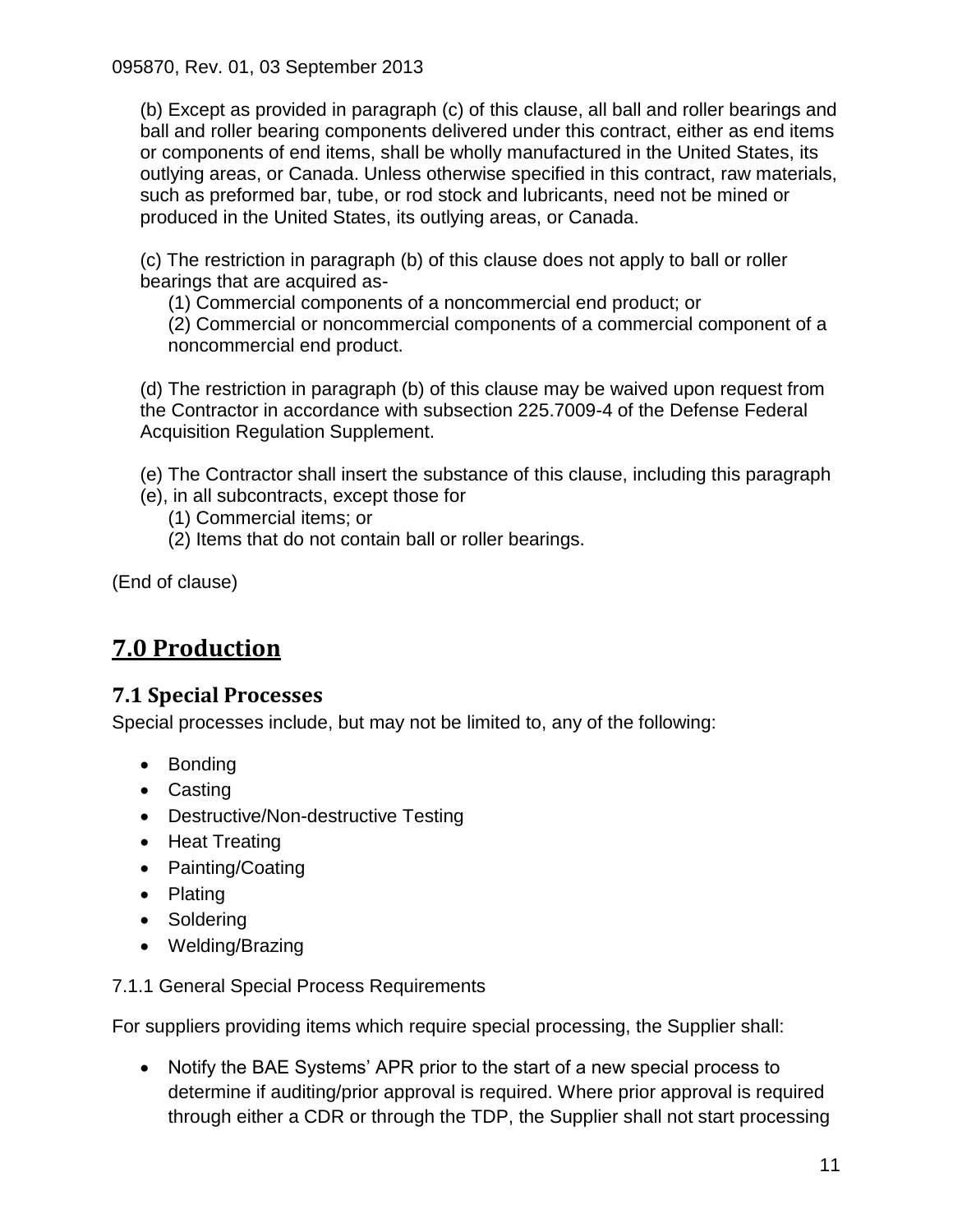parts until written authorization has been received. This applies to both processes performed in-house and by sub-tier suppliers.

- Maintain training/certification documentation for operators and inspectors in support of the special process being performed and make those records available to BAE Systems upon request. Operators/Inspectors performing NDE, soldering, and/or welding/brazing shall be certified to the proper level as identified in the specifications called out in the TDP of the purchase agreement.
- Maintain special process procedures/work instructions with revision control
- Maintain objective evidence of product compliance to the relevant specification(s) governing that special process

Additional requirements for certain special processes may be applicable through the purchasing agreement.

7.1.2 Chemical Agent Resistant Coating (CARC) Processing

**Processing of CARC-finished parts/assemblies shall be performed only by a BAE Systems approved supplier. The list of approved CARC Finishers can be found at [http://www.gsd-purchasing.udlp.com.](http://www.gsd-purchasing.udlp.com/) Parts received which are not finished by an approved supplier will be rejected and reworked by an approved supplier at the supplier's expense7.2 Part Identification Marking**

<span id="page-11-0"></span>The Supplier shall assure that Items are legibly marked in accordance with drawing requirements and the requirements of the Purchasing Agreement. Marking shall be legible after all finishing processes are completed.

# <span id="page-11-1"></span>**8.0 Quality**

### <span id="page-11-2"></span>**8.1 Supplier Monitoring and Rating**

BAE Systems rates and monitors the performance of its suppliers. A supplier's rating is based upon:

- Part quality rating
- On time delivery
- Supplier's responsiveness to issues
- Corrective action responses

Suppliers who fall below a determined level of performance may be subject to various activities including, but not limited to, audit by BAE Systems, request for a corrective action plan, and/or prohibiting the supplier from receiving new business.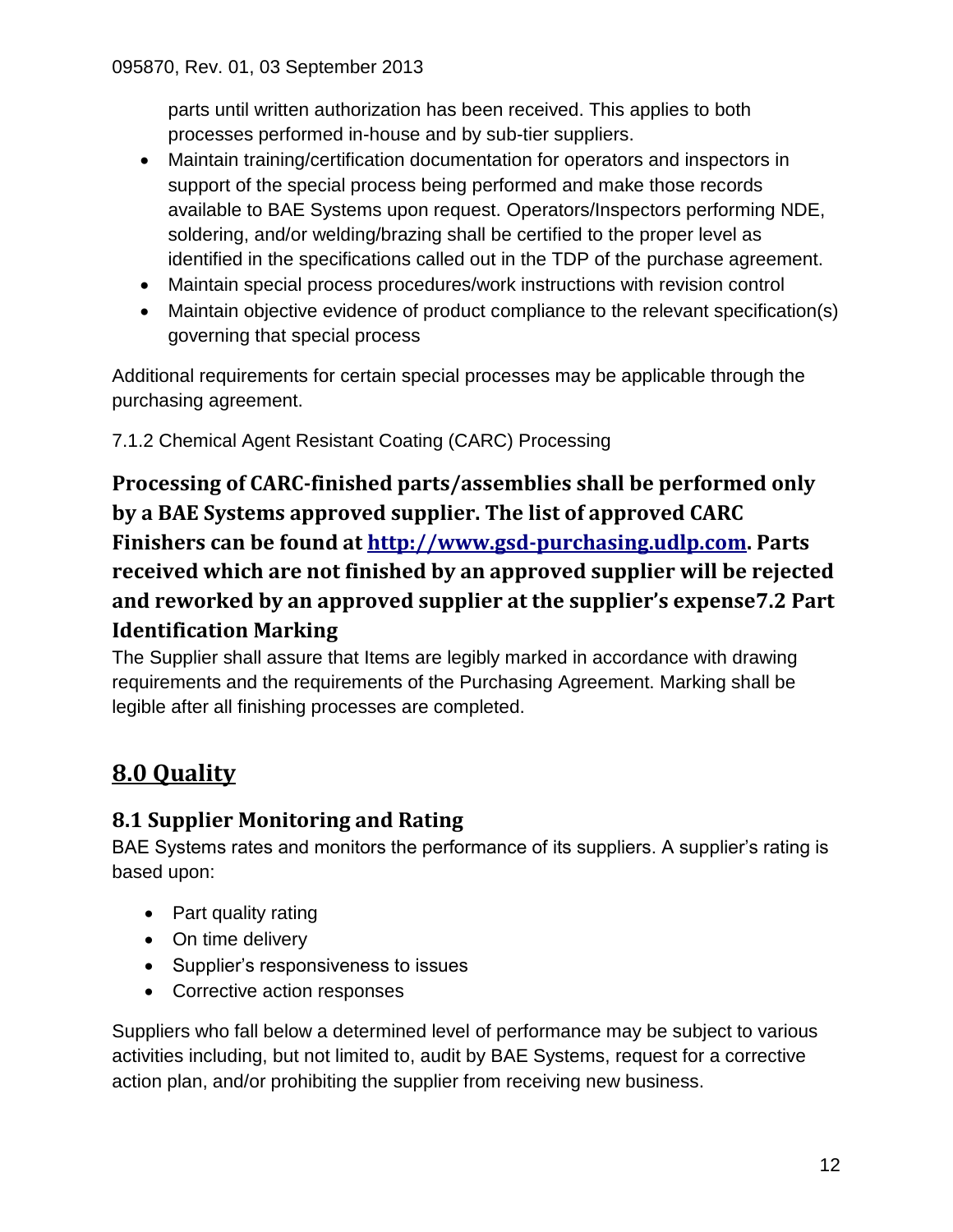# <span id="page-12-0"></span>**8.2 Quality Management System**

The Supplier shall develop, document, implement and maintain a quality system which ensures compliance to all purchasing agreement requirements. The quality system shall be compliant with ISO 9001-2008 (or latest version), AS 9100, TS 16949, or another auditable quality system approved by BAE Systems. Certification to ISO 9001/AS9100/TS 16949 by a registered third party is preferred. Objective evidence shall be on file verifying that such a system exists, is being maintained, and is compliant with the standard requirements. Procedures and records shall be made available for examination by authorized BAE Systems representatives upon request. BAE Systems reserves the right to audit the Supplier at any time with prior notice.

# <span id="page-12-1"></span>**8.3 Inspection and Sampling Plans**

The Supplier will inspect the first piece manufactured for this Purchasing Agreement to all drawing characteristics, drawing notes and Purchasing Agreement requirements and will maintain on file a report which includes the following elements:

- Supplier's name and the manufacturing address
- Purchasing agreement number and line number
- Item number, description, and revision as they appear on the purchasing agreement
- Lot quantity
- Certificate of compliance for the delivered item (as defined by paragraph 8.5)
- Material certificates/ballistic firing records (where applicable)
- Special process certifications (where applicable)
- First Article Test reports (where applicable)
- Production test reports (where applicable)
- Date of last control test and next control test, and, if a control test was performed on the current lot, a copy of the control test report (where applicable)
- Verification of all drawing notes, dimensions, and associated QAP/QAR/SQAP/Specification requirements, with requirements and measured values recorded. **Variable data shall be recorded with actual values measured for each sample.** The supplier shall provide traceability from the measured value to the drawing characteristic (Ex. ballooned drawing (all characteristics, including drawing notes, numbered)
- For assemblies, verification of all component-level drawing notes, dimensions, and associated QAP/QAR/SQAP/Specification requirements, with requirements and measured values recorded. **Variable data shall be recorded with actual values measured for each sample**
- Inspector's name, signature, and date

This First Piece/First Article Inspection report will be submitted to BAE Systems upon request or as required by this Purchasing Agreement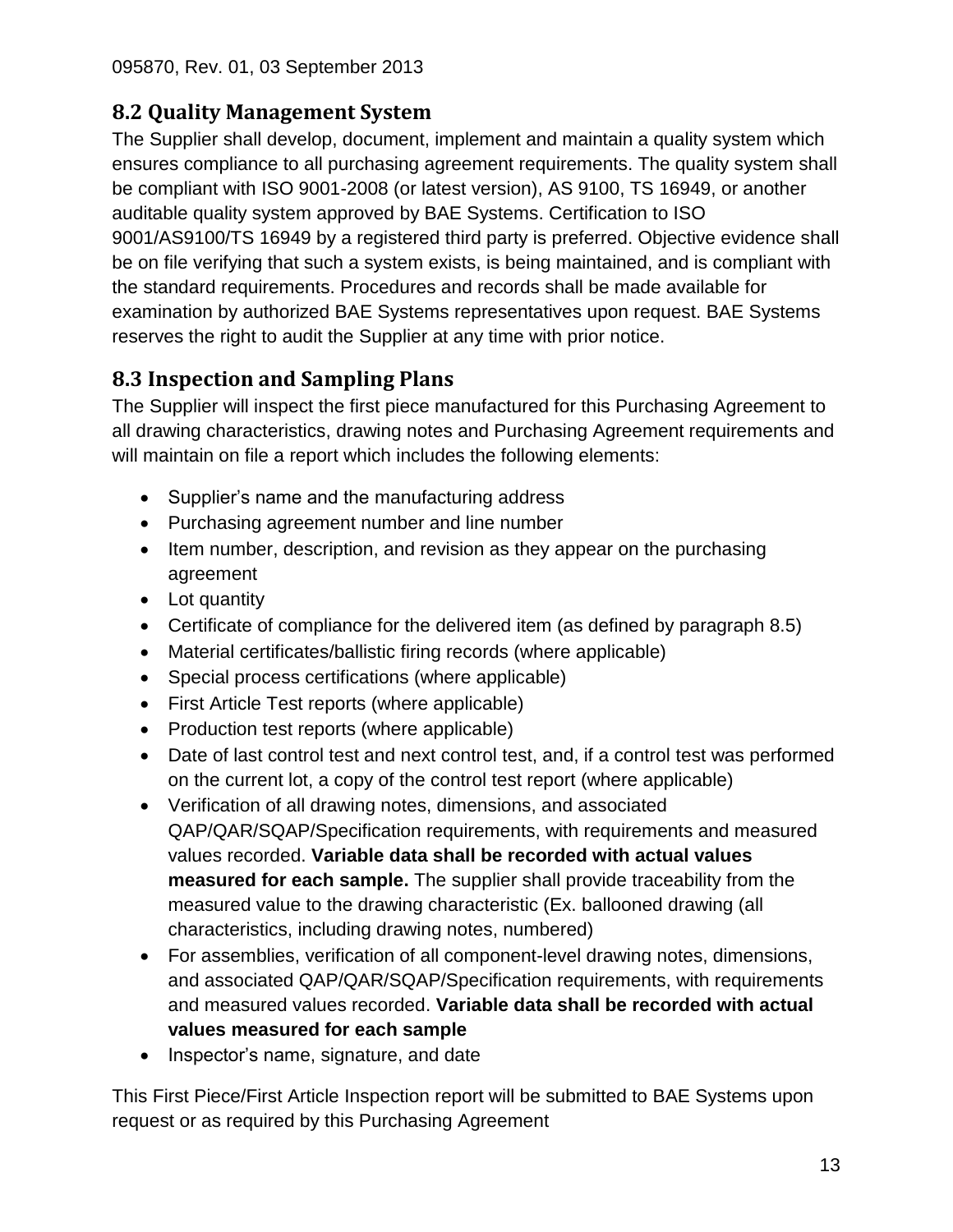Following the First Piece/First Article Inspection, the Supplier shall have a process in place which assures that all supplied product is compliant to all Purchasing Agreement requirements. This process may consist of the below C=0 sampling plan, SPC, or any other method which assures that the final shipped product is compliant.

BAE Systems reserves the right to request copies of First Piece/First Article and Inprocess inspection records at any time. Requests for records shall be fulfilled within five (5) business days.

Parts for which the design is proprietary to the Supplier, or their sub-tier supplier, and which are ordered to the Supplier/Sub-tier Supplier's part number shall only require a certificate of conformance from the manufacturer.

The Supplier shall maintain records documenting product compliance to all applicable purchasing agreements, drawings, specifications, and standards for a period of seven (7) years after order completion. At the end of this period, the Supplier shall contact BAE Systems and request disposition instructions, which may include authorization to destroy the records or instructions to forward the records to a BAE Systems facility.

| Lot Size      | <b>AQL</b> |         |         |     |     |                |                  |  |
|---------------|------------|---------|---------|-----|-----|----------------|------------------|--|
|               | .65        | 1.0     | 1.5     | 2.5 | 4.0 | 6.5            | 10               |  |
| $2 - 8$       | $\star$    | $\star$ | $\star$ | 5   | 3   | $\overline{2}$ | $\overline{2}$   |  |
| $9 - 15$      | $\star$    | 13      | 8       | 5   | 3   | $\overline{2}$ | $\overline{2}$   |  |
| 16-25         | 20         | 13      | 8       | 5   | 3   | 3              | $\overline{2}$   |  |
| 26-50         | 20         | 13      | 8       | 5   | 5   | 5              | 3                |  |
| 51-90         | 20         | 13      | 8       | 7   | 6   | 5              | 4                |  |
| 91-150        | 20         | 13      | 12      | 11  | 7   | 6              | 5                |  |
| 151-280       | 20         | 20      | 19      | 13  | 10  | 7              | 6                |  |
| 281-500       | 47         | 29      | 21      | 16  | 11  | 9              | $\overline{7}$   |  |
| 501-1200      | 47         | 34      | 27      | 19  | 15  | 11             | 8                |  |
| 1201-3200     | 53         | 42      | 35      | 23  | 18  | 13             | 9                |  |
| 3201-10000    | 68         | 50      | 38      | 29  | 22  | 15             | 9                |  |
| 10001-35000   | 77         | 60      | 46      | 35  | 29  | 15             | 9                |  |
| 35001-150000  | 96         | 74      | 56      | 40  | 29  | 15             | $\boldsymbol{9}$ |  |
| 150001-500000 | 119        | 90      | 64      | 40  | 29  | 15             | 9                |  |
| >500000       | 143        | 102     | 64      | 40  | 29  | 15             | 9                |  |

Table 1 shall be used to determine lot sample size:

Table 1: Lot Sample Size Based on AQL Level

\* indicates 100% inspection

Accept on 0 rejects, reject on 1 or more rejections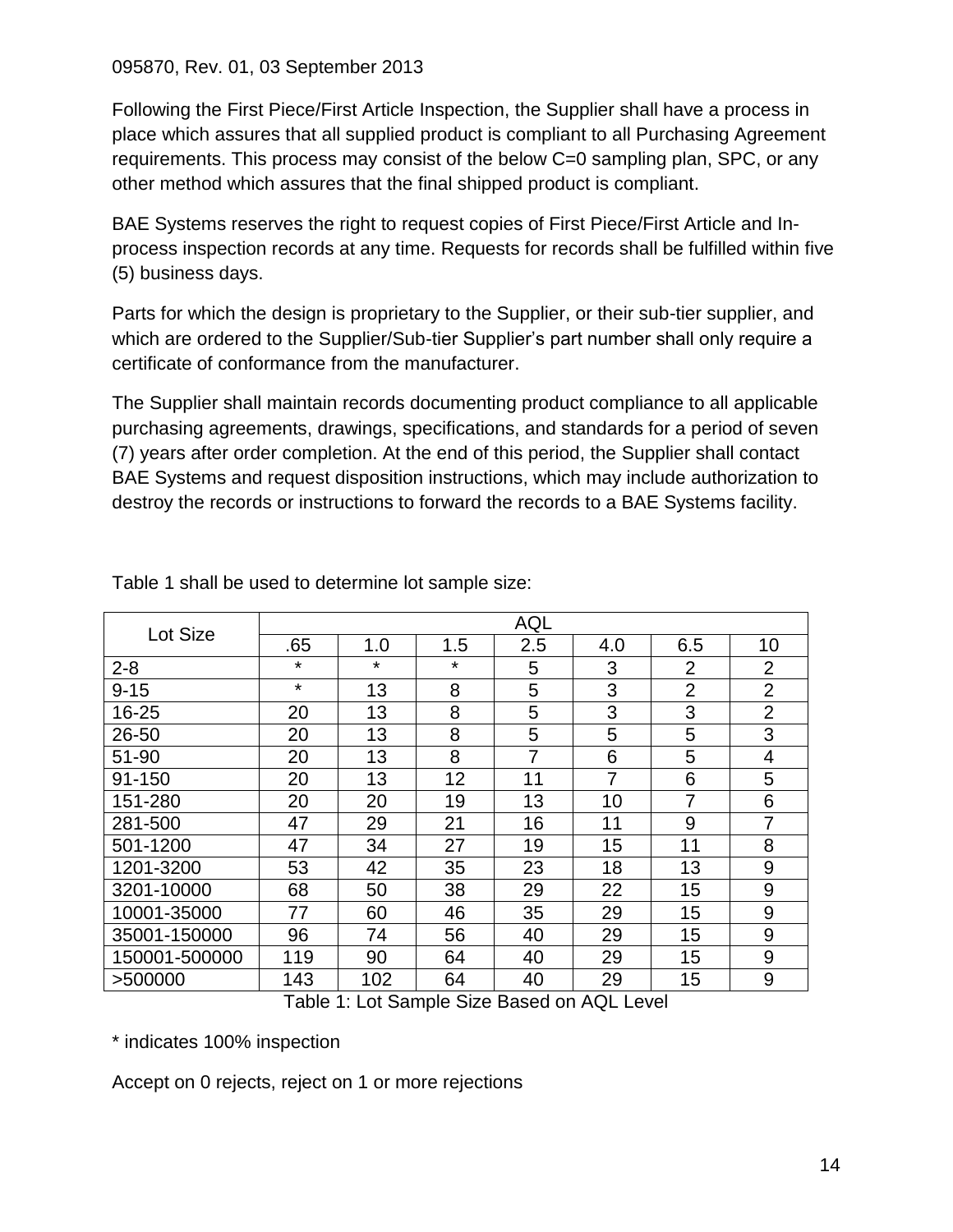Use AQL 4.0 as a minimum for all characteristics that are used to validate the control of the process and other characteristics, unless another method of control is identified and approved. Use the VIR system to request approval of alternate methods of control. The following situations shall not utilize this C=0 Plan:

- Visual weld inspection shall be 100% or per applicable specification requirements
- Verification/validation of finishing processes shall be performed on each manufacturing lot unless a higher frequency is required by the relevant specification
- Non-Destructive Evaluation (NDE) / Non-Destructive Testing (NDT)
- Frequency-based testing such as sample/quantity or sample/time period
- Fastener quality assurance requirements

#### <span id="page-14-0"></span>**8.4 Measuring and Test Equipment**

The Supplier shall establish and maintain a documented calibration system to verify conformity of all measuring and test equipment (M&TE) such as gages, tools, jigs, fixtures and dies used to verify conformity to requirements. This system shall comply, at a minimum, to the requirements of ISO9001:2008. Outside calibration and inspection/test services used shall maintain a system in accordance with a recognized standard such as ISO 10012, ANSI/NCSL Z540, or ISO 17025 and shall address the criteria described in the selected standard.

Additional calibration system requirements imposed by applicable specifications must be included in the Supplier's calibration system.

### <span id="page-14-1"></span>**8.5 Certificate of Compliance**

The Supplier shall generate and provide as required by the purchasing agreement, a Certificate of Compliance stating that the product/service meets all of the requirements of the purchasing agreement and its technical data package at the prescribed revision level. The instructions for submitting the Certificate of Compliance shall be as defined by CDR. This certificate, signed by an authorized representative, shall contain the following information:

- Supplier's name and address
- BAE Systems' purchasing agreement number and line number
- BAE Systems' item number, description, and revision as specified on the purchasing agreement
- Quantity
- Material and test specifications and their revisions (as applicable)
- Raw material heat/lot number (as applicable)
- Reference to raw material test reports, traceable by heat/lot number (as applicable)
- Exceptions, including waivers and deviations (as applicable)
- Signature, printed name, and title of signer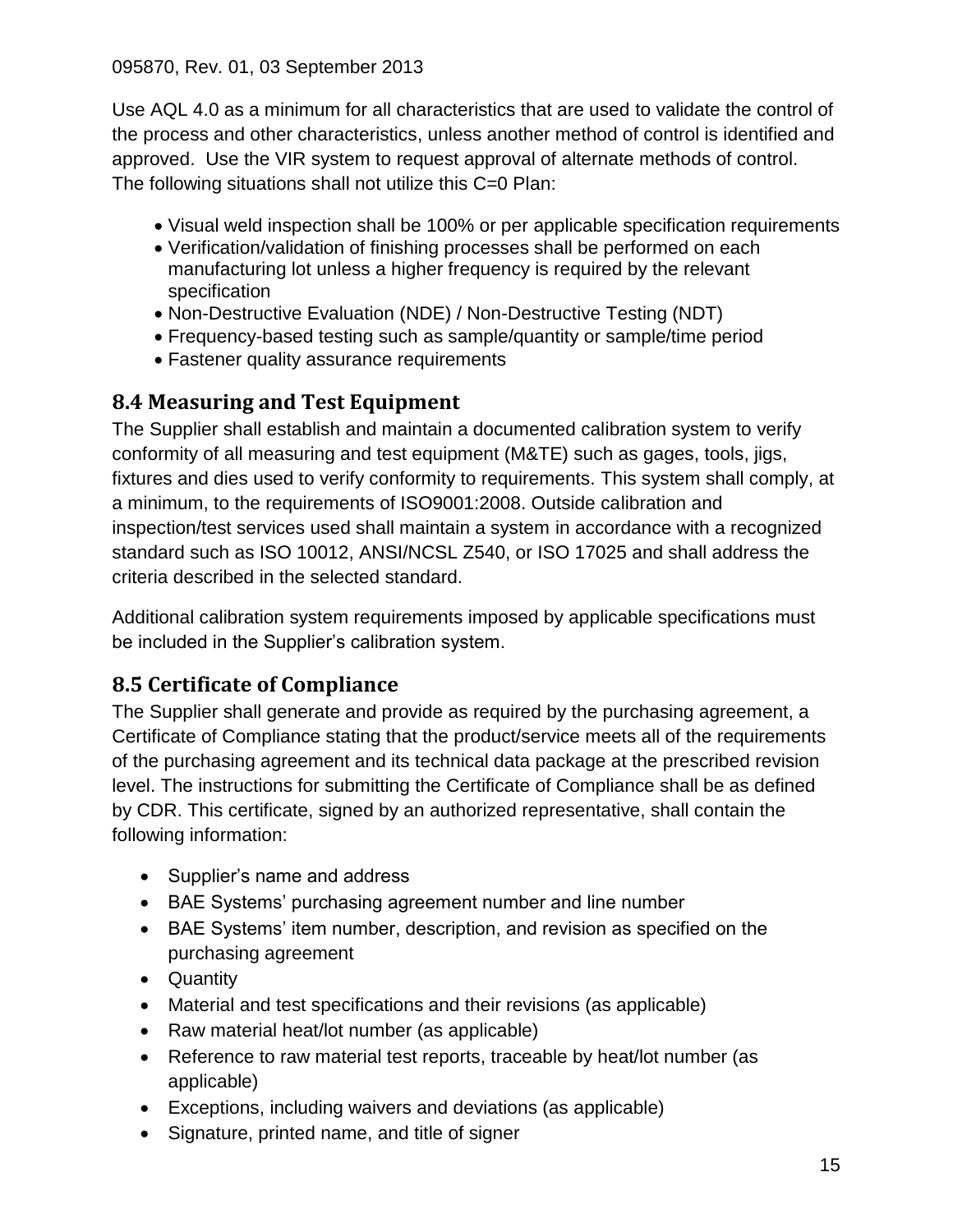• Date

<span id="page-15-0"></span>BAE Systems reserves the right to request a Certificate of Compliance be generated for any specified item(s) regardless of whether a requirement for the certificate is included in the purchasing agreement.

# **8.6 Non-conforming Material**

The Supplier is responsible for establishing controls to ensure that products not conforming to the Purchasing Agreement are identified, segregated, dispositioned and controlled to prevent inadvertent use. All costs associated with non-conforming material, including freight, handling, material replacement, inspection, rework, etc, may be charged back to the Supplier.

When non-conforming items are to be returned to the Supplier, the Supplier shall provide a Return Material Authorization (RMA) number within 24 hours of notification. Failure to provide the RMA number within the specified time authorizes BAE Systems to return the items at its discretion.

In the event that the Supplier identifies a non-conformance which they are not authorized to correct (i.e. repair or use as-is dispositions), the Supplier shall provide written notification to the appropriate BAE Systems APR within 24 hours of discovery and provide complete traceability information for all known or suspect nonconforming product shipped, including but not limited to identification of batch/lot number, purchase order, part identification, and dates of shipment. The non-conforming items shall be quarantined at all BAE Systems/Supplier's facility until BAE Systems provides disposition instructions.

Where non-conforming items pose a risk to BAE Systems' production schedule, BAE Systems reserves the right to request the Supplier provide on-site support to screen for and/or correct the issue. Upon request, the Supplier shall arrange for on-site support within 24 hours of receipt of the request. Failure to provide on-site support authorizes BAE Systems to contract third-party support at the Supplier's expense.

# <span id="page-15-1"></span>**8.7 Preliminary Material Review (PMR)**

The Supplier is authorized to rework, scrap, or return to their sub-tier supplier items which are non-conforming, where these dispositions are subject to the following definitions:

- Rework: the correction of a non-conformance resulting in full compliance to the TDP requirements
- Scrap: disposal/destruction of the non-conforming item(s)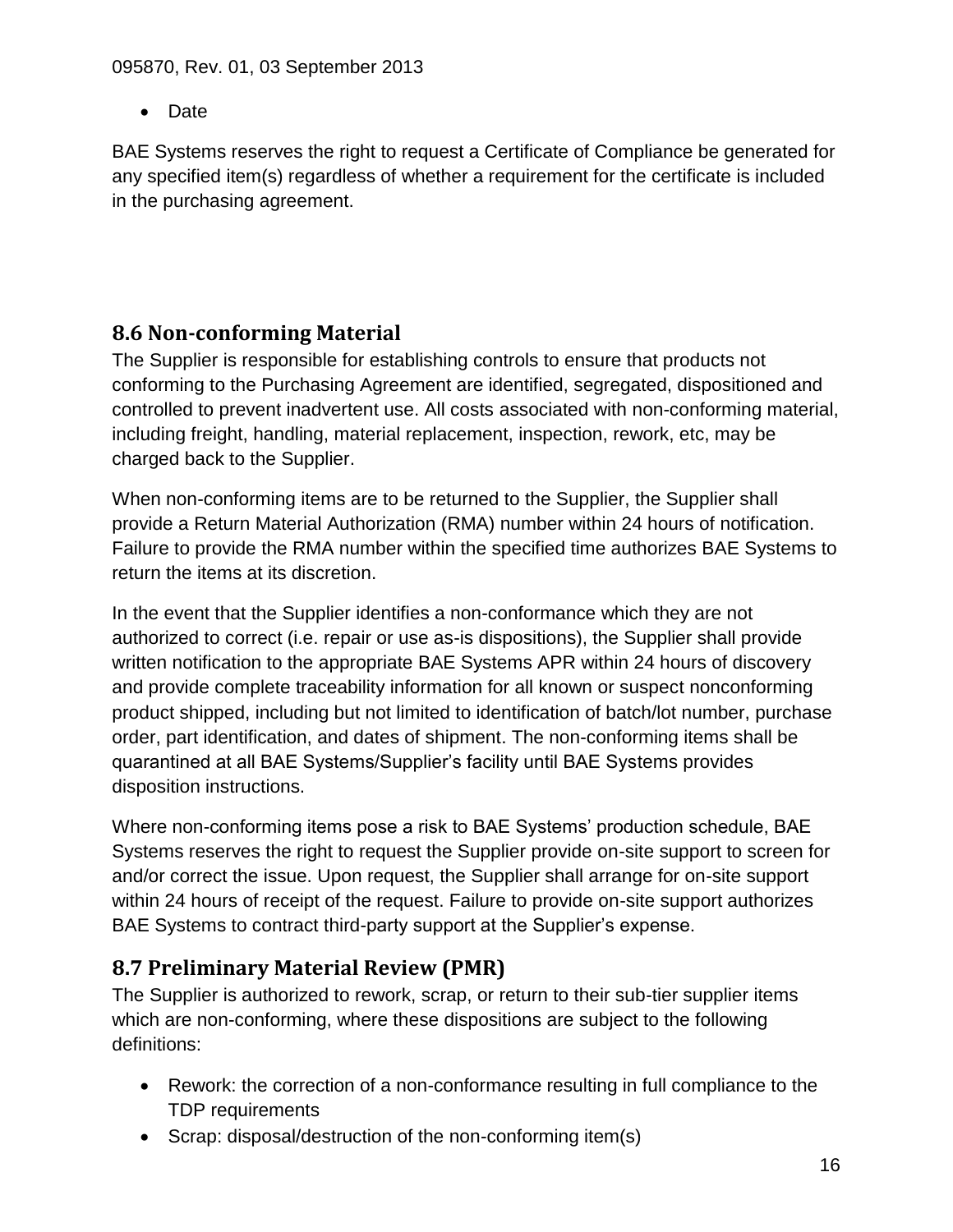Return to sub-tier supplier: returning the item/component to its supplier/manufacturer

# <span id="page-16-0"></span>**8.8 Material Review Board (MRB)**

The supplier may not repair non-conforming items or determine that the item may be used as-is unless written authorization is incorporated into the purchasing agreement. These dispositions are defined as follows:

- Repair: correction of the non-conformance resulting in a functional item, but where the item does not meet all of the requirements of the TDP
- Use As-is: the determination that the non-conformance does not impact the function of the item even though it does not meet all of the requirements of the TDP

# <span id="page-16-1"></span>**8.9 Corrective Action**

The Supplier is responsible for implementing systems capable of resolving problems adversely affecting quality. The Supplier shall:

- Contain all discrepant parts whether they are completed, in-process, in inventory, in-transit, previously shipped or in the field.
- Determine root cause of the issue, why it wasn't detected in their system and what systemically failed to allow the deficiency.
- Identify impacts to similar items that use the same process/material/equipment and which may be affected by this discrepancy
- Implement corrective action to correct the deficiencies
- Implement preventative actions to preclude future occurrences of the issue(s)

Records which document the above actions shall be maintained and made available to BAE Systems upon request; these records may be in the Supplier's format as long as they address all requirements specified in this document.

In the event that a non-conformance is discovered by BAE Systems, BAE Systems may issue either a notification of nonconformance or a Supplier Corrective Action Request (SCAR).

A notification of nonconformance informs the Supplier that a non-conformance was identified but does not require a formal response from the Supplier. The Supplier is still responsible and shall correct the identified non-conformance in their process and document the actions taken in accordance with their internal corrective action procedures.

A SCAR requires that the Supplier provide formal written analysis of the root cause and documented corrective and preventative actions. The formal response from the Supplier must be received on or before the response due date or the Supplier's performance and/or risk rating may be impacted. BAE Systems will, based on the supplied SCAR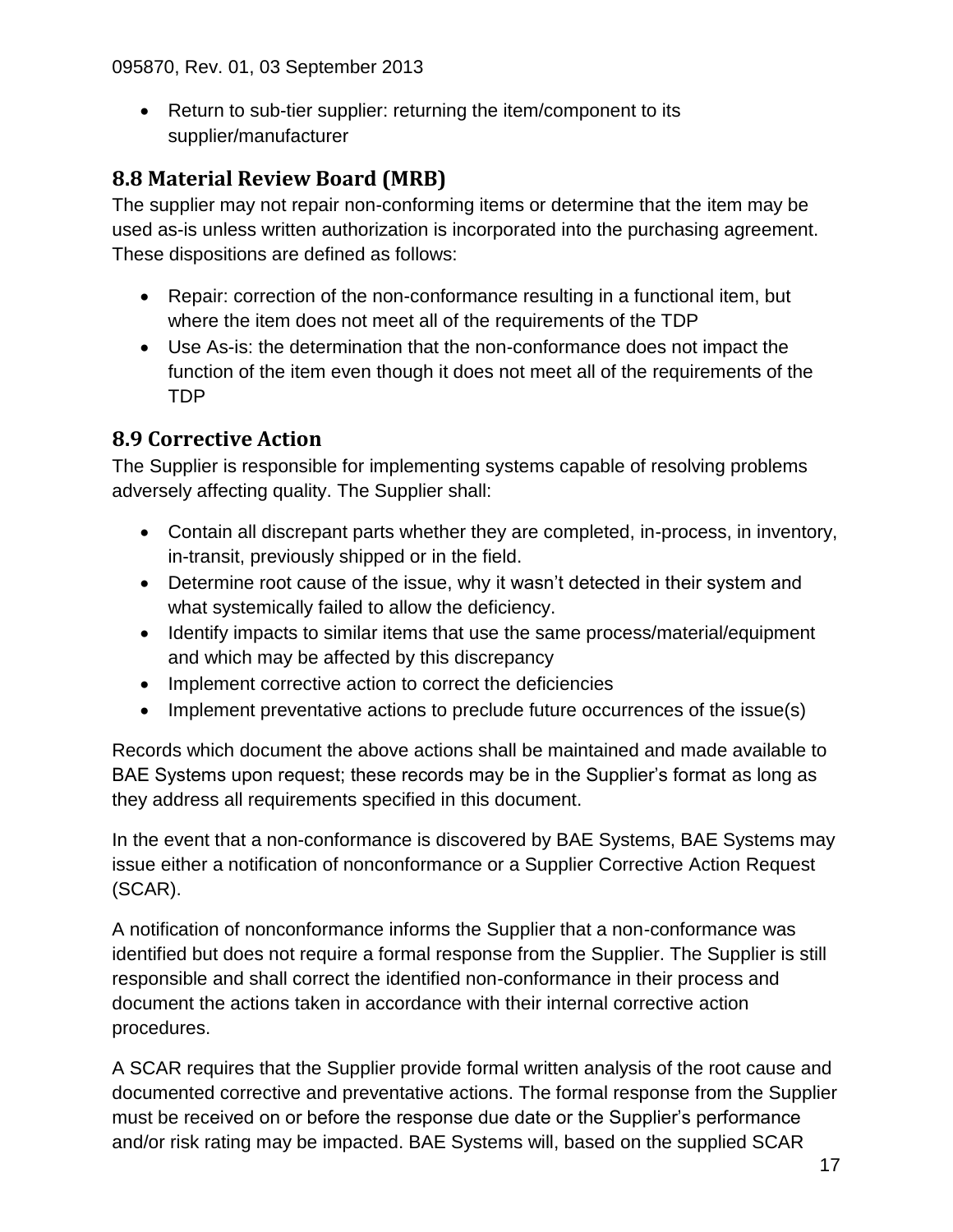response, determine what follow up actions are required, if any, and completion of the follow up actions will be required before the SCAR can be closed.

# <span id="page-17-0"></span>**8.10 Written Corrective Action Requests (WCAR)**

In the event that the Supplier receives a WCAR related to or similar to product or processes provided to BAE Systems from the Defense Contract Management Agency (DCMA), the Supplier is required to notify BAE Systems Supplier Quality Assurance of the WCAR record and the scope of the issue, regardless of the perceived impact to parts or services supplied to BAE Systems.

# <span id="page-17-1"></span>**8.11 Right of Access**

BAE Systems and its Customer reserve the right to perform inspection of product, witness testing, and/or review manufacturing and inspection processes/procedures at the Supplier's facility or their sub-tier supplier's facility at any point during the execution of this purchasing agreement at no additional cost.

In support of these on-site activities, the Supplier shall make available any area of the facility or any individual relevant to the subject of the on-site visit. The Supplier shall also make available any required inspection equipment, records, drawings/technical data, and/or process documentation.

When Customer Source Surveillance/Inspection and/or Government Source Surveillance/Inspection are required by the purchasing agreement, the Supplier shall notify BAE Systems and/or their local DCMA Quality Assurance Representative prior to shipping product.

- BAE Systems requests a minimum of five (5) days notification of a pending inspection.
- Notification to the local Government representative of pending inspections shall be made in accordance with FAR 52.246-2(i) (2), which can be found at [https://www.acquisition.gov/far/current/html/52\\_246.html.](https://www.acquisition.gov/far/current/html/52_246.html) As of this revision, the FAR requires two (2) working days notification for resident representatives and seven (7) working days for all other instances; however the latest revision of the FAR shall apply. In the event the representative or office cannot be located, notify BAE Systems immediately.

Shipment of product requiring Customer or Government Source Surveillance/Inspection shipped without the required inspections being performed are subject to rejection.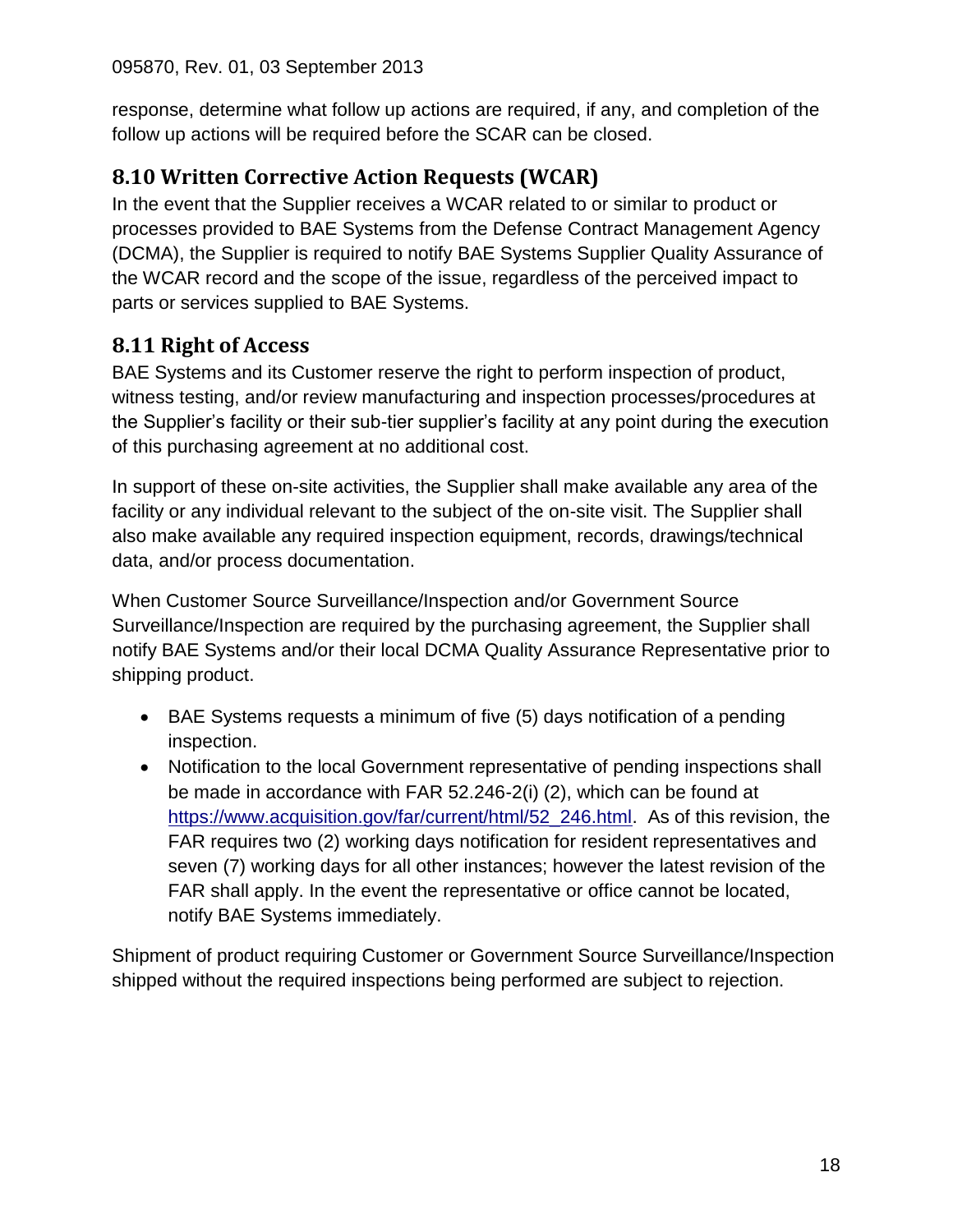# <span id="page-18-0"></span>**9.0 Packaging/Shipping**

#### <span id="page-18-1"></span>**9.1 Cleanliness and Preservation**

The Supplier shall furnish parts/components which are free of mill scale, rust, carbon deposit, weld spatter, or any surface contaminant that would be detrimental appearance or functional performance (i.e. would prevent proper adhesion of coatings). Unless otherwise specified, bare metal surfaces, ferrous and non-ferrous, shall be protected from corrosion for a minimum of sixty (60) days from the date of shipment. Technical information regarding the preservative used shall be maintained on file by the supplier and made available to BAE Systems upon request.

Any openings on components, such as electrical connectors, hydraulic/pneumatic fittings/ports, bare machined holes, and fuel ports, shall be properly plugged or capped to prevent internal contamination.

# <span id="page-18-2"></span>**9.2 Packaging for Electrostatic Discharge (ESD) Sensitive Items**

All Class 1, Class 2 and Class 3 parts, assemblies, and equipment, as defined by MIL-STD-1686, are to be packaged in accordance with Paragraph 5.8 of MIL-STD-1686 (MIL-E-17555). External shipping packaging for Class 1, Class 2, and Class 3 devices shall be identified with the ESD symbol. All other components with solderable leads and which are considered non-ESD sensitive per MIL-STD-1686 shall be packaged in material that meets the requirements of MIL-B-81705, Type II or Type III. Bare printed wiring boards are to be packaged in heat-sealed non-static-generating poly bags that meet the requirements of MIL-B-81705 and MIL-HDBK-263.

### <span id="page-18-3"></span>**9.3 Hazardous Material Control**

In order to assure the proper storage, handling, use, and disposal of hazardous or potentially hazardous materials, every container shall be clearly marked with the following, as a minimum:

- Product Name
- Manufacturer's Name
- Manufacturer's Part Number
- Manufacturer's Batch Number or Lot Number
- Date of Manufacture
- Expiration Date, per manufacturer's specification
- Federal Hazardous Chemical Label (OSHA 1910, 1200 Compliant)
- BAE Systems Purchasing Agreement Number
- BAE Systems Item Number
- Applicable DOT/UN Placard/Labels